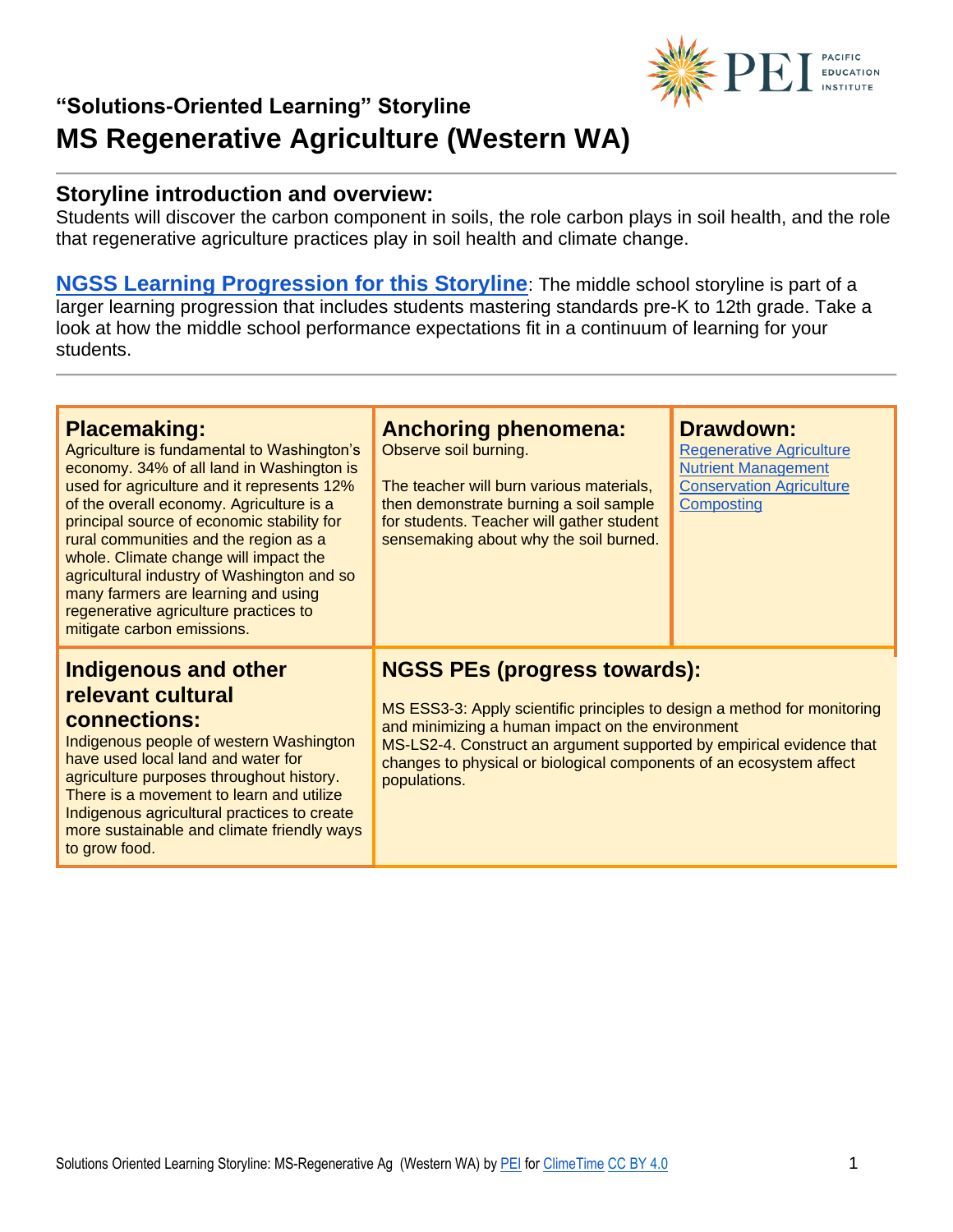

### **Estimated time required to implement this storyline: 2 to 3 weeks**

### **NGSS PEs:**

MS-ESS3-3 Apply scientific principles to design a method for monitoring and minimizing a human impact on the environment.

MS-LS2-4. Construct an argument supported by empirical evidence that changes to physical or biological components of an ecosystem affect populations.

| Science & Engineering Practice (SEP)                                                                                                                                                                                                                                                                                                                                                                                                                                                                    | Disciplinary Core Idea (DCI)                                                                                                                                                                                                                                                                                                                                                                                                                                                                                                                                                         | <b>Cross Cutting Concept (CCC)</b>                                                                                 |
|---------------------------------------------------------------------------------------------------------------------------------------------------------------------------------------------------------------------------------------------------------------------------------------------------------------------------------------------------------------------------------------------------------------------------------------------------------------------------------------------------------|--------------------------------------------------------------------------------------------------------------------------------------------------------------------------------------------------------------------------------------------------------------------------------------------------------------------------------------------------------------------------------------------------------------------------------------------------------------------------------------------------------------------------------------------------------------------------------------|--------------------------------------------------------------------------------------------------------------------|
| <b>Engaging in Argument from Evidence</b><br>Engaging in argument from evidence in 6-8 builds<br>on K-5 experiences and progresses to constructing<br>a convincing argument that supports or refutes<br>claims for either explanations or solutions about the<br>natural and designed world(s). Construct an oral<br>and written argument supported by empirical<br>evidence and scientific reasoning to support or<br>refute an explanation or a model for a phenomenon<br>or a solution to a problem. | For MS - 1 S2-4<br><b>LS2.C Ecosystem Dynamics, Functioning,</b><br>and Resilience<br>Ecosystems are dynamic in nature; their<br>characteristics can vary over time. Disruptions to<br>any physical or biological component of an<br>ecosystem can lead to shifts in all its<br>populations.                                                                                                                                                                                                                                                                                         | <b>Stability and Change</b><br>Small changes in one part of a system might cause<br>large changes in another part. |
| <b>Constructing Explanations and Designing</b><br><b>Solutions</b> Constructing explanations and designing<br>solutions in 6-8 builds on K-5 experiences and<br>progresses to include constructing explanations and<br>designing solutions supported by multiple sources<br>of evidence consistent with scientific ideas,<br>principles, and theories. Apply scientific principles<br>to design an object, tool, process or system.                                                                     | For MS-ESS3-3<br><b>ESS3.C: Human Impacts on Earth Systems</b><br>Human activities have significantly altered the<br>biosphere, sometimes damaging or destroying<br>natural habitats and causing the extinction of<br>other species. But changes to Earth's<br>environments can have different impacts<br>(negative and positive) for different living things.<br>Typically as human populations and per-capita<br>consumption of natural resources increase, so<br>do the negative impacts on Earth unless the<br>activities and technologies involved are<br>engineered otherwise. | <b>Cause and Effect:</b><br>Influence of Science, Engineering, and Technology<br>on Society and the Natural World  |

| Learning<br>Session: | <b>Materials List</b>                                                                                              |
|----------------------|--------------------------------------------------------------------------------------------------------------------|
| $\overline{2}$       | Paper to burn<br>Soil sample to burn<br><b>Matches or Bunsen Burner</b><br>Scale to measure the weight of the soil |
| 4                    | Burned soil sample<br>Scale to measure the weight of the soil<br>Soil sample<br>Microscope                         |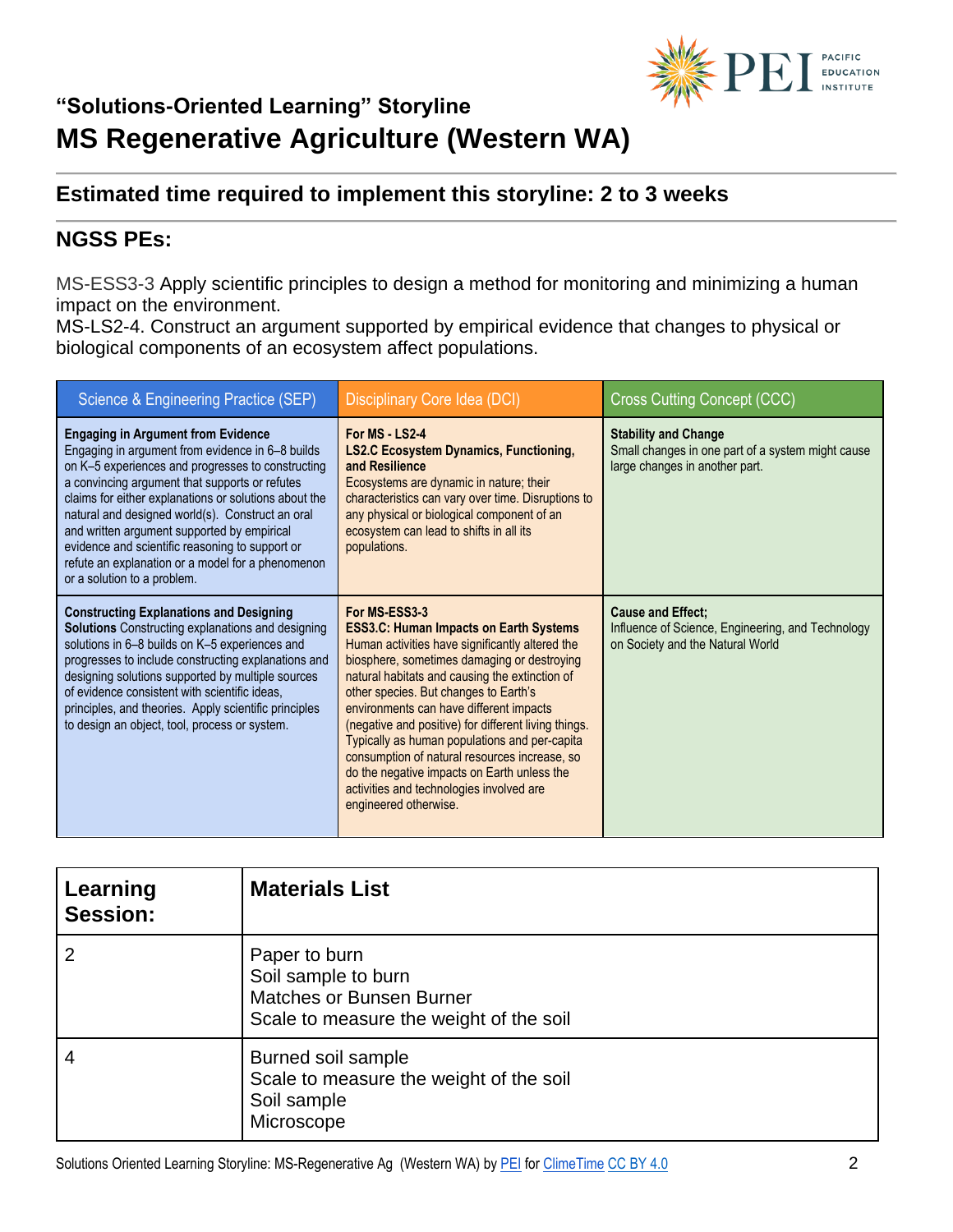

7 Claim, Evidence, Reasoning (CER) from learning session 5

#### **Learning Sessions 1.** Grounding Native Ways of Knowing: **Example 20** Estimated time: 30 minutes To connect to native ways of knowing, consider exploring the following ideas in connection with your local tribal nation by researching stories of the past and learn about current work and actions the Tribe is taking to mitigate, adapt to, and find solutions to a changing climate. • Traditional food systems ● Management of agriculture • Sustainable harvesting Show the **Honorable Harvest - Robin Kimmerer** (about 4 minutes). Post the following questions and show the video again ● What does ethical reciprocity between humans and the natural world look like? ● How can plants "teach us"? ● What are "sovereign beings"? ● What is a protocol? What is the protocol for harvesting food as presented by Ms. Kimmerer? Lead a class discussion focusing on the above questions. Invite a local tribe member to your class to speak to their stories of harvesting from the land. Contrast the indigenous ways of harvesting food to the modern ways of harvesting food. (Ms. Kimmerer is a Professor of Environmental and Forest Biology at the State University of New York College of Environmental Science and Forestry, a member of the Citizen Potawatomi Nation (an Indigenous people originally from the Great Lakes region), and a writer. Additional resources Below are some resources that relate to Indigenous people and agriculture in western Washington: ● Muckleshoot Tribe: [Foods Still Matter: The Muckleshoot Food Sovereignty Project](https://americanindian.si.edu/nk360/pnw-history-culture/muckleshoot) ● Coast Salish Tribe: [Coast Salish Camas Cultivation](https://www.historylink.org/File/11220) ● The Indigenous Origins of Regenerative Agriculture ● Swinomish Tribe: Pacific Northwest Tribes Face Climate Change With Agricultural [Ancient Practice](https://www.npr.org/2019/10/08/767896285/pacific-northwest-tribes-face-climate-change-with-agricultural-ancient-practice)  ● Tulalip Tribe: [Tulalip Preserves Huckleberry Resource](https://nwtreatytribes.org/tulalip-preserves-huckleberry-resource/)  ● OSPI: Stories from 1840 - Different Worldviews Additional resources on working with Indigenous students and tribes: To access information on how to reach out and build relationships with local tribes, visit the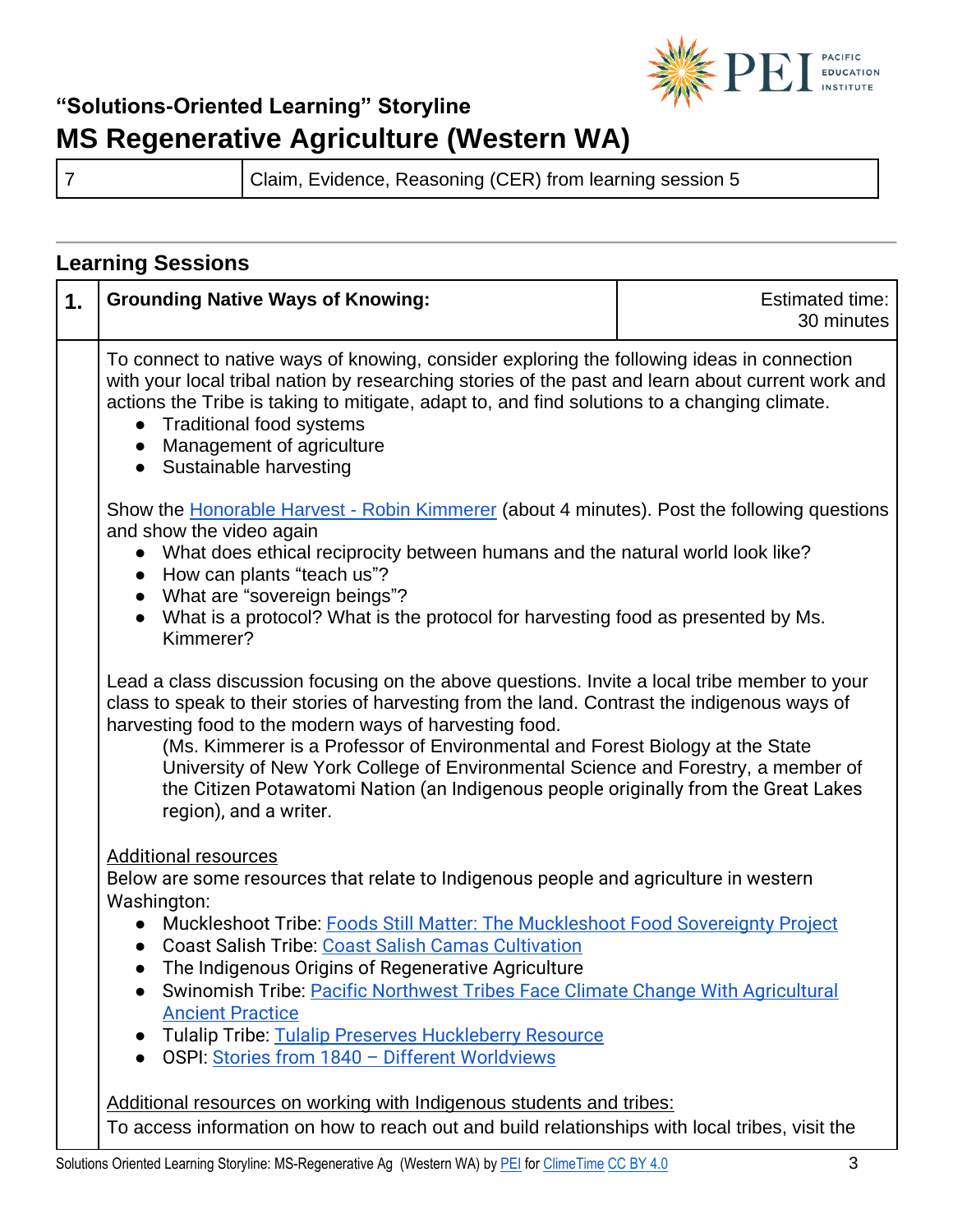

[OSPI Office of Native Education: Partnering with Tribes,](https://www.k12.wa.us/student-success/resources-subject-area/time-immemorial-tribal-sovereignty-washington-state/partnering-tribes) and contact your district's tribal liaison/Title VI coordinator.

To learn more about respecting and building upon Indigenous Peoples' Rights visit th[e](http://learninginplaces.org/) [Learning in Places website,](http://learninginplaces.org/) a project led by Dr. Megan Bang then read Practice Brief #10[:](http://stemteachingtools.org/brief/10) [Teaching STEM In Ways that Respect and Build Upon Indigenous Peoples' Rights](http://stemteachingtools.org/brief/10) and Practice Brief #11[:](http://stemteachingtools.org/brief/11) [Implementing Meaningful STEM Education with Indigenous Students &](http://stemteachingtools.org/brief/11)  [Families](http://stemteachingtools.org/brief/11) published on the University of Washington's [STEM Teaching Tools website](http://stemteachingtools.org/).

| 2. | Examine phenomena: Observe soil burning*                                                                                                                                                                                                                                                                                                                                                                                                                                                                                                                                                                                                                                              | <b>Estimated time:</b><br>50 minutes |
|----|---------------------------------------------------------------------------------------------------------------------------------------------------------------------------------------------------------------------------------------------------------------------------------------------------------------------------------------------------------------------------------------------------------------------------------------------------------------------------------------------------------------------------------------------------------------------------------------------------------------------------------------------------------------------------------------|--------------------------------------|
|    | 1. Before introducing the phenomenon, introduce students to Washington Agriculture<br>Snapshot and Washington Grown - Crops by County to give them some background.<br>Discuss how agriculture (size of farms and crops grown) is different from east to west.<br>As an example, point out that the amount of rainfall differs therefore the farming<br>practices differ (irrigated vs dryland). End with making a list of all the things that are<br>common for farms across the state - crops(most) need water and soil and sunlight. This<br>unit focuses on soil and how different farming practices can impact the soil.                                                         |                                      |
|    | 2. Students are familiar with the abiotic properties of soil but may not understand the biotic<br>properties (carbon component) of soil. Pose the questions: "Does soil burn? If yes,<br>then what is burning in the soil?" Students complete a quick write addressing the<br>questions with reasoning. They will come back to these questions later in the unit.                                                                                                                                                                                                                                                                                                                     |                                      |
|    | 3. Students are familiar with the abiotic properties of soil but may not understand the biotic<br>properties (carbon component) of soil. Demonstrate burning paper and a small piece of<br>wood. Then show the students the soil samples: unburned soil and burned soil. Point<br>out that the soil samples weighed the same before the burning process. Pass the<br>burned soil around the room so that students can feel it. An alternative to the soil<br>burning demonstration is to watch the demonstration on Soil Science 3. Measuring Soil<br>Moisture and Organic Content (the second demonstration) without sound (so that<br>students can still ponder the above questions |                                      |
|    | 4. Students revisit their answers to the question in step 2. Add the question: "Is soil biotic<br>or abiotic? Provide evidence to explain your thoughts."                                                                                                                                                                                                                                                                                                                                                                                                                                                                                                                             |                                      |
|    | Prepare the soil samples by weighing two 200 mls of soil. Place one sample in a<br>crucible and burn off the organic matter (carbon). You can use a torch, Bunsen burner,<br>or a BBQ. Take photos of the smoke emitted during the burning.                                                                                                                                                                                                                                                                                                                                                                                                                                           |                                      |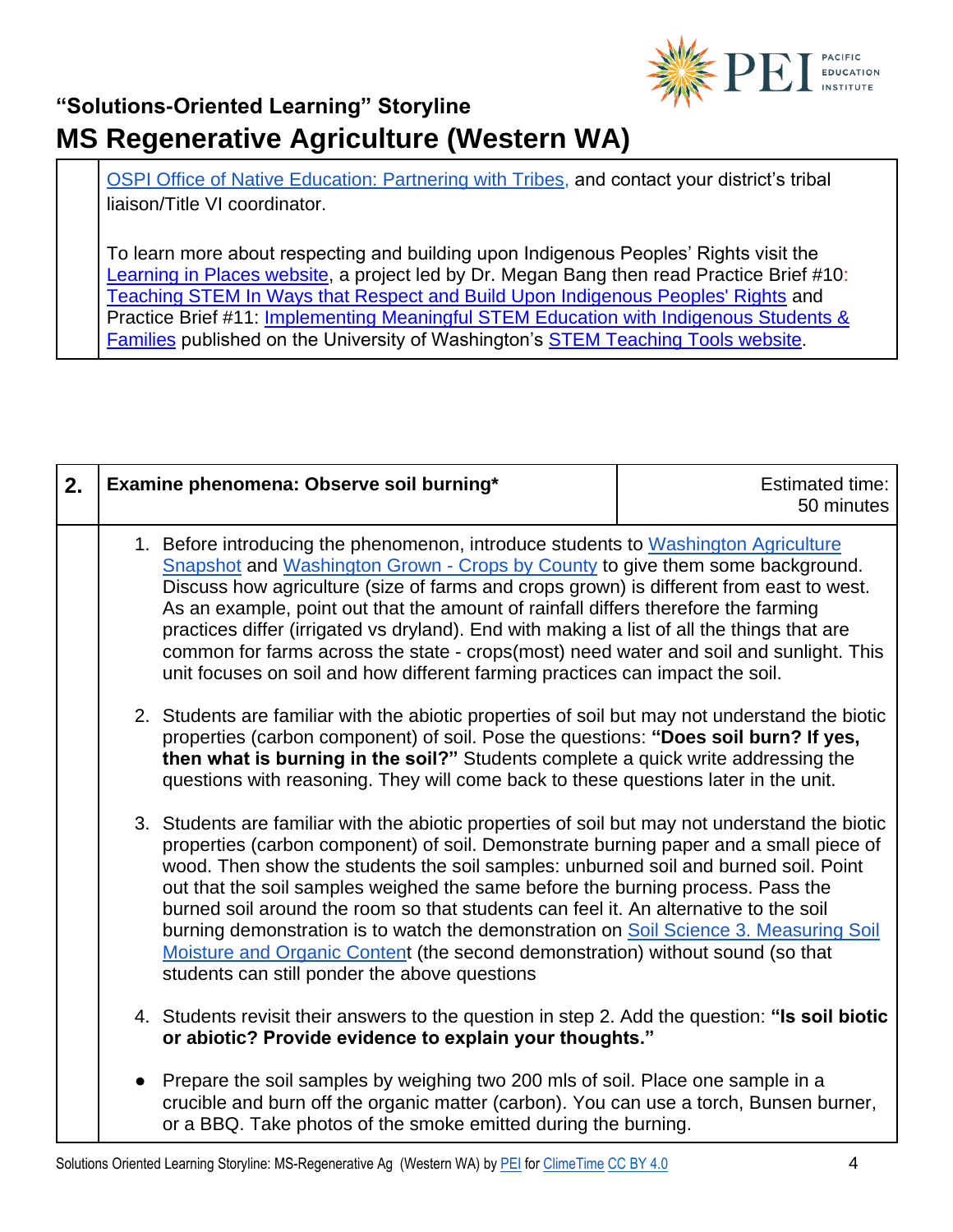

| $\mathbf{3}$ | <b>Pre-Assessment:</b>                                                                                     | <b>Estimated time:</b><br>20 minutes |
|--------------|------------------------------------------------------------------------------------------------------------|--------------------------------------|
|              | MS-Regenerative Ag (Western WA) Pre-Assessment<br><b>MS-Regenerative Ag (Western WA) Assessment Rubric</b> |                                      |

| 4. | Guiding question: What is soil made of?                                                                                                                                                                                                                                                                                                                                                                                                                                                                                                                                                                                                                   | <b>Estimated time:</b><br>Two 50 min periods |
|----|-----------------------------------------------------------------------------------------------------------------------------------------------------------------------------------------------------------------------------------------------------------------------------------------------------------------------------------------------------------------------------------------------------------------------------------------------------------------------------------------------------------------------------------------------------------------------------------------------------------------------------------------------------------|----------------------------------------------|
|    | 1. The abiotic components: Students use the resource Soil Basics to answer:<br>a. What is soil?<br>b. What is the difference between soil and dirt?                                                                                                                                                                                                                                                                                                                                                                                                                                                                                                       |                                              |
|    | 2. The biotic components: Students read <b>Biology Life in Soil</b> . Show the burned soil sample<br>(and photos) from Learning Session 2. Students compare the sample to the unburned<br>soil and answer the questions:<br>a. Why are the samples different weights? (The carbon has been burned off)<br>b. Where did the carbon in the soil come from? (From soil microbes and dead plant<br>and animal matter)<br>c. Take the burned soil and try to add water to it. (It does not mix) Why not? Could<br>they use the ability of soil to hold water to infer carbon content? Students draw in<br>science notebook soil before and after adding water. |                                              |
|    | 3. Students watch <b>Humus Formation</b> and observe the characteristics of humus (carbon) -<br>the color especially. If possible, students go outside for the following activity: Carefully<br>dig a plant out of the soil or even a weed and observe the soil that sticks to the roots.<br>Inside these particles are millions of rhizosphere microbes. Using microscopes,<br>students explore and sketch the microbes they observe. Students collect soil from<br>different locations and compare the color of the soil. Discussion question: Is the color<br>an indication of how much carbon is present in the soil?                                 |                                              |

| 5. | Guiding question: What are some ecosystem services<br>that soil provides?                                                                                              | Estimated time:<br>Two 50 minutes |
|----|------------------------------------------------------------------------------------------------------------------------------------------------------------------------|-----------------------------------|
|    | 1. Students will view Ecosystem Services in Agriculture and then read Soil and the<br><b>Environment: Ecosystem Services I.</b>                                        |                                   |
|    | 2. Students will "Mark the Texts" in their science notebooks by:<br>a. Doing a 1st read paying attention to their first impressions as to what the main<br>points are. |                                   |
|    | b. Doing a 2nd read and "marking the text" in their science notebook by:<br>1. Numbering each paragraph/stopping the video to record the time                          |                                   |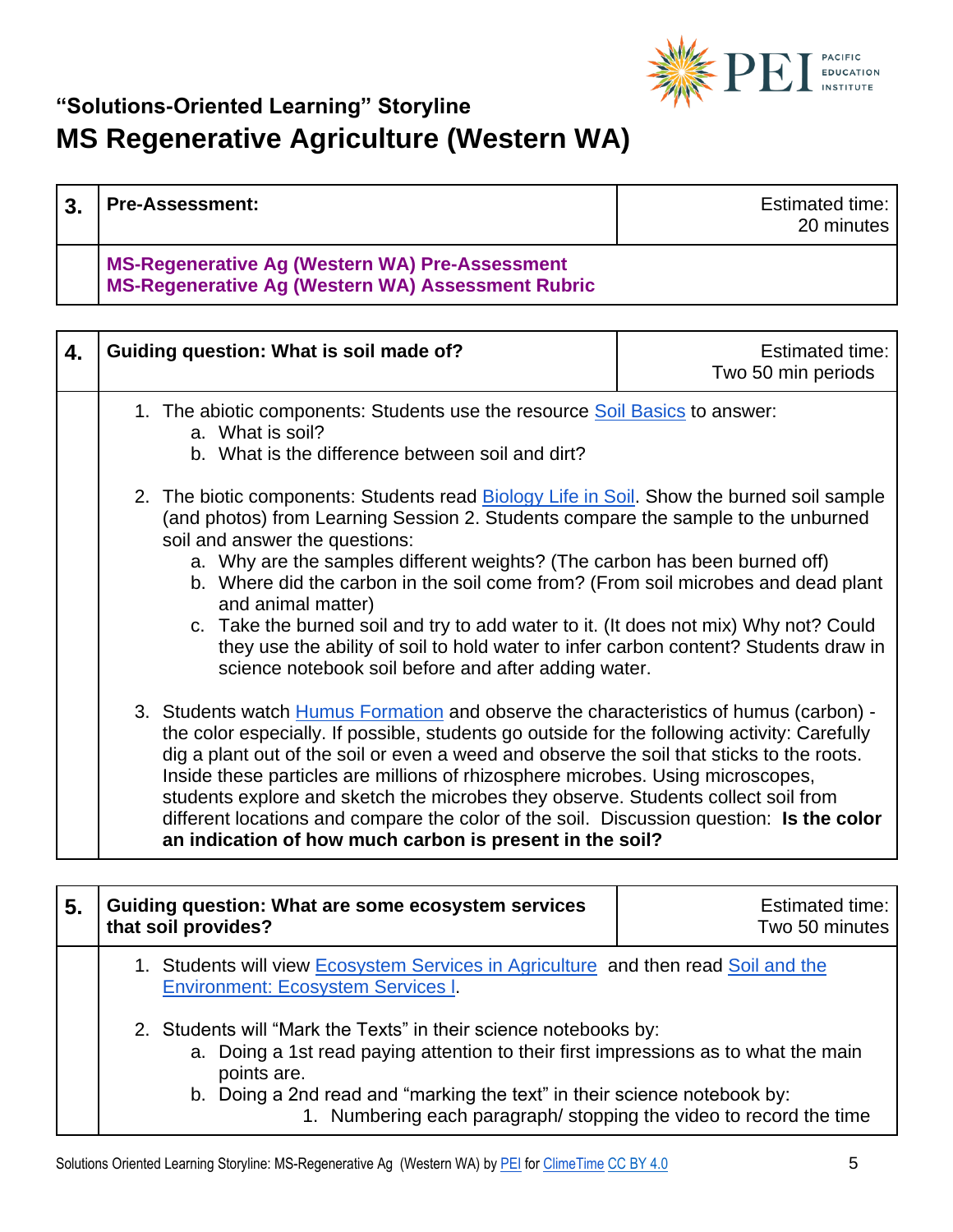

- in their science notebook.
- 2. Noting major points or forceful statements.
- 3. Including important words and phrases or points of confusion.
- 4. Writing any questions that come to mind.
- 3. Students will construct an argumentative statement that explores the question: **Does changing the amount of soil carbon affect the number of soil microbes that live in the soil?**
	- a. **C**LAIM: A statement that answers the question.
	- b. **E**VIDENCE: Data that supports the claim.
	- c. **R**EASONING: Connects evidence to the claim.
- 4. Students participate in a Socratic discussion to explore their understanding about the ecosystem services of soil. [AVID: Socratic Seminar, Pasco County SD,](https://pms.pasco.k12.fl.us/wp-content/uploads/pms/2014/08/Socratic-Seminar.pdf) [Socratic](https://puyallupsd-my.sharepoint.com/personal/gistekl_puyallup_k12_wa_us/Documents/Evaluation%202020_21/Evaluation%202019-2020/Evaluation%202017%202018/Socratic%20Seminar%20(Sentence%20Starters%20handout).pdf)  [Seminar Sentence Frames, Puyallup SD,](https://puyallupsd-my.sharepoint.com/personal/gistekl_puyallup_k12_wa_us/Documents/Evaluation%202020_21/Evaluation%202019-2020/Evaluation%202017%202018/Socratic%20Seminar%20(Sentence%20Starters%20handout).pdf) [Science Sentence Frames \(weebly.com\)](http://ccsdssl.weebly.com/uploads/1/8/1/3/18139151/science_sentence_frames.pdf)

| 6. | Guiding question: What is the role of soil in the carbon<br>cycle?                                                                                                                                                                                                                                                                                                                                        | <b>Estimated time:</b><br>Two 50 min periods |
|----|-----------------------------------------------------------------------------------------------------------------------------------------------------------------------------------------------------------------------------------------------------------------------------------------------------------------------------------------------------------------------------------------------------------|----------------------------------------------|
|    | 1. What is the carbon cycle and why is it important to ecosystems? Students<br>participate in the Carbon Cycle Role Play to model how carbon moves around in the<br>environment. Have students complete pages 67-69 of the Science Coloring Book.                                                                                                                                                         |                                              |
|    | 2. Introduce the term carbon sequestration (process by which carbon dioxide is removed<br>from the atmosphere) and have students connect carbon sequestration to<br>photosynthesis in the carbon cycle. If necessary, students read and watch What is<br>Photosynthesis? to review photosynthesis. The 8-minute video discusses some<br>common misconceptions in students' understanding of this process. |                                              |
|    | 3. Using all the resources above, students construct their own carbon cycle incorporating<br>the role of the soil microbes in storing and emitting carbon, and 2 different ways that<br>carbon can enter the soil.                                                                                                                                                                                        |                                              |

| Guiding question: How do regenerative agricultural<br>practices increase carbon in the soil? How is increasing<br>soil carbon a benefit?                                                     | Estimated time:<br>Three 50 min.periods |
|----------------------------------------------------------------------------------------------------------------------------------------------------------------------------------------------|-----------------------------------------|
| 1. Students explore the website of Kiss the Ground's A Closer Look: Regenerative<br>Agricultural Practices to discover the differences between 'degenerative vs.<br>regenerative practices'. |                                         |
| 2. Students explore both sites: What is Regenerative Agriculture? - from Regeneration<br>International and Can regenerative agriculture replace conventional farming? - from                 |                                         |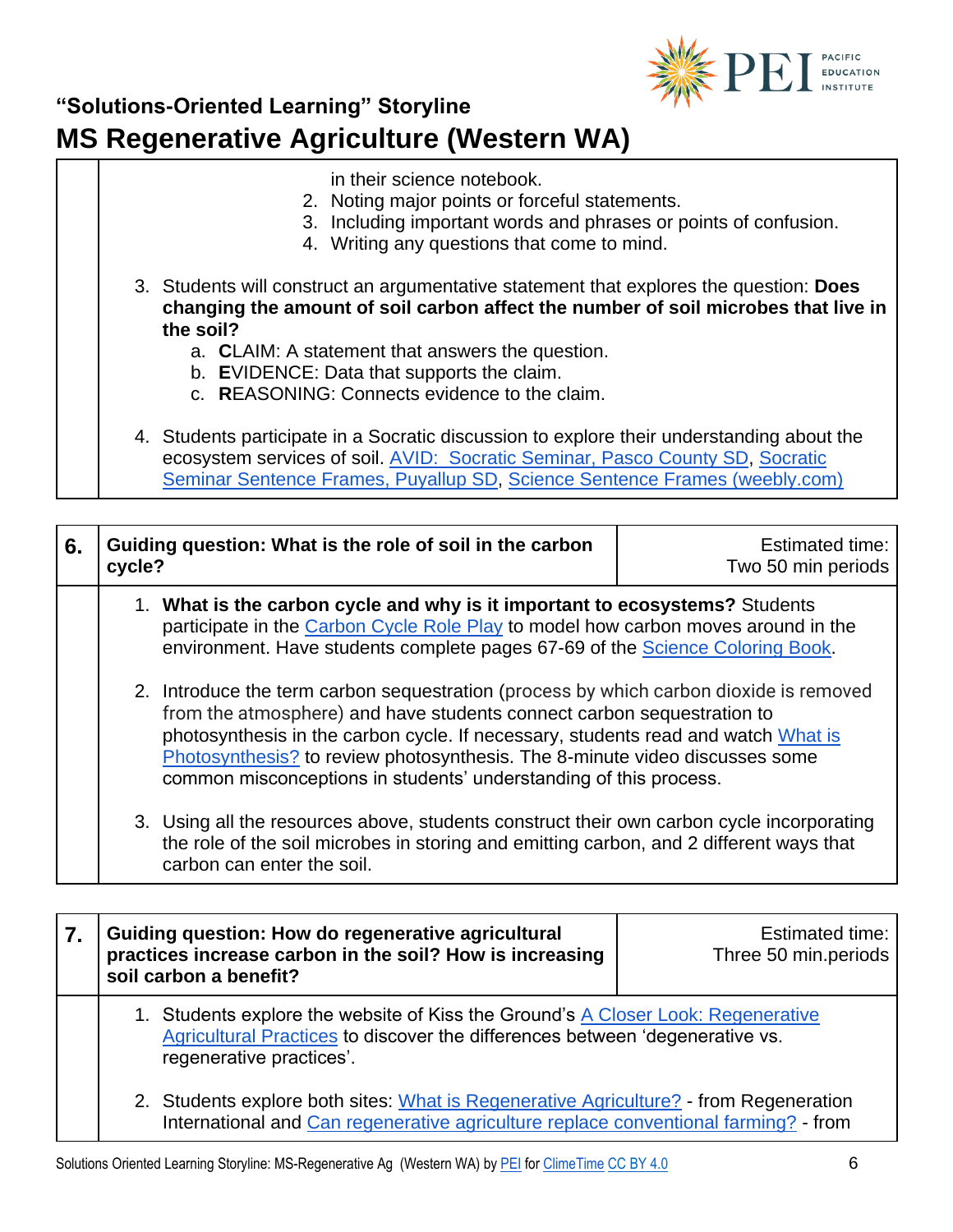

European Institute of Innovation & Technology (EIT). Using the "Regenerative agriculture explained" infographic, students write down the practices of regenerative agriculture and write a couple of sentences describing how each practice increases soil carbon. **Students answer the question: "Why is increasing soil carbon a benefit to the ecosystem?"**

- 3. As examples of the impact of a regenerative practice, students watch the [No-till vs till](https://www.youtube.com/watch?v=q1aR5OLgcc0)  [soil](https://www.youtube.com/watch?v=q1aR5OLgcc0) and [ARS soil scientist Hal Collins on the significant impacts of carbon sequestration](https://www.youtube.com/watch?v=IfUyIxWTfig)  [on soil health](https://www.youtube.com/watch?v=IfUyIxWTfig) videos and discuss: **WHY is there a difference in soil quality in regenerative agriculture?** An extension of this activity is students perform the vertical column with a clod of soil from no-till and another clod of soil from tilled for a more direct experience. No-till and cover crop practices also improves water quality. The increased carbon in the no-tilled soil provides structure that resists erosion. Show [Erosion and Soil](https://www.youtube.com/watch?v=im4HVXMGI68) video and [Cover Crops](https://extension.wsu.edu/snohomish/covercrops/) article for more information. And it allows for percolation versus runoff.
- 4. Students revisit the CER from learning session 5 and revise their argument with additional evidence related to the changes (both physical and biological) that affect populations in an ecosystem.

| 8. | Guiding question: What are the criteria and constraints<br>of regenerative agriculture?                                                                                                                                                                                                                              | Estimated time:<br>50 minutes |
|----|----------------------------------------------------------------------------------------------------------------------------------------------------------------------------------------------------------------------------------------------------------------------------------------------------------------------|-------------------------------|
|    | 1. Students analyze the infographic "Is regenerative farming a solution?" from the<br>webpage, Can regenerative agriculture replace conventional farming?.                                                                                                                                                           |                               |
|    | 2. Students create a Venn diagram or a Box and T-chart to identify the criteria (benefits)<br>and constraints (limitations) of the solution "Regenerative agriculture is a solution to<br>improving soil quality.". This activity models the steps students will be taking for the<br>project in learning session 9. |                               |

| 9. | Guiding question: How can regenerative agriculture<br>practices provide a solution that impacts climate<br>change?                                                                                                                                                                                                                                                                                                               | Estimated time:<br>One-Two 50 minutes periods |
|----|----------------------------------------------------------------------------------------------------------------------------------------------------------------------------------------------------------------------------------------------------------------------------------------------------------------------------------------------------------------------------------------------------------------------------------|-----------------------------------------------|
|    | 1. Students will use their resources and research from Lessons 1-8.<br>2. Students will make claims answering the quiding question: What are two regenerative<br>agriculture practices that could be used as solutions to increase the carbon<br>content of soil?<br>a. Students generate at least 2 solutions to increase the carbon content of the soil<br>on their piece of land, either from a local farm or their backyard. |                                               |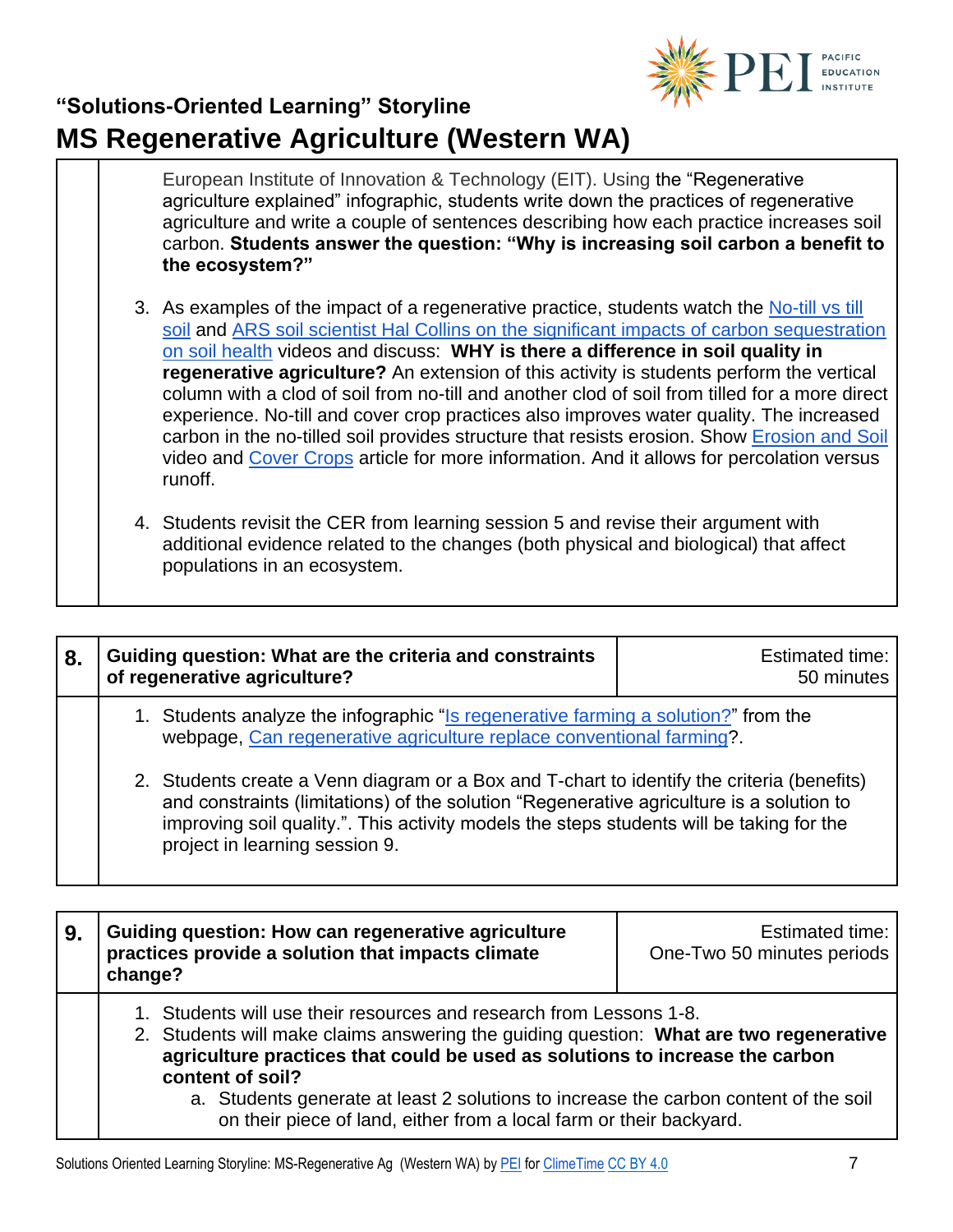

- b. Students will describe why these regenerative farming actions will increase carbon content.
- c. Students will also note the criteria (benefits) and constraints (limitations) of these practices.
- d. In their Science Notebook they will make a graphic organizer with the headings:

| Regenerative Ag Practice #1 |  |
|-----------------------------|--|
| Criteria (benefits)         |  |
| Constraints (limitations)   |  |
| Regenerative Ag Practice #2 |  |
| Criteria (benefits)         |  |
| Constraints (limitations)   |  |

#### **10. Possible next steps/off-ramps/actions:** ● Students explore career opportunities in [Careers in Agriculture and Natural Resources](https://www.reacchpna.org/education/unit-10-careers-agriculture-natural-resources) ● [Future of Agriculture](https://aggrad.com/tag/future-of-agriculture/) resource focuses on new careers in agriculture ● Crop wheat from soil bottles and spread all three soils to dry thoroughly. Burn off the organics from the three dried soils. Quantify the % organic (Carbon) from each sample (this will take a substantial amount of time.) ● Soil is a living entity, and all living things contain organic and inorganic material. You can burn off organic (Carbon) from a variety of pre-dried tissues; carrots, potato, watermelon... and quantify it also. What is left after burning are inorganic materials (minerals) ● Spend some time talking about Washington state crops and where they are grown.

| 11 | <b>Post Assessment:</b>                                                                             | Estimated time:<br>30 minutes |
|----|-----------------------------------------------------------------------------------------------------|-------------------------------|
|    | MS-Regenerative Ag (Western WA) Pre-Assessment<br>MS-Regenerative Ag (Western WA) Assessment Rubric |                               |

#### **Teacher Resources**

[MS-Regenerative Agriculture \(Western WA\) OER Tracker](https://pacificeductioninstitute.sharepoint.com/:x:/r/sites/Program/_layouts/15/Doc.aspx?sourcedoc=%7B0C0571DB-2FAE-497B-A6F9-9F3A19364140%7D&file=MS-Regenerative%20Agriculture%20(Western%20Washington)%20OER%20Tracker.xlsx&action=default&mobileredirect=true)